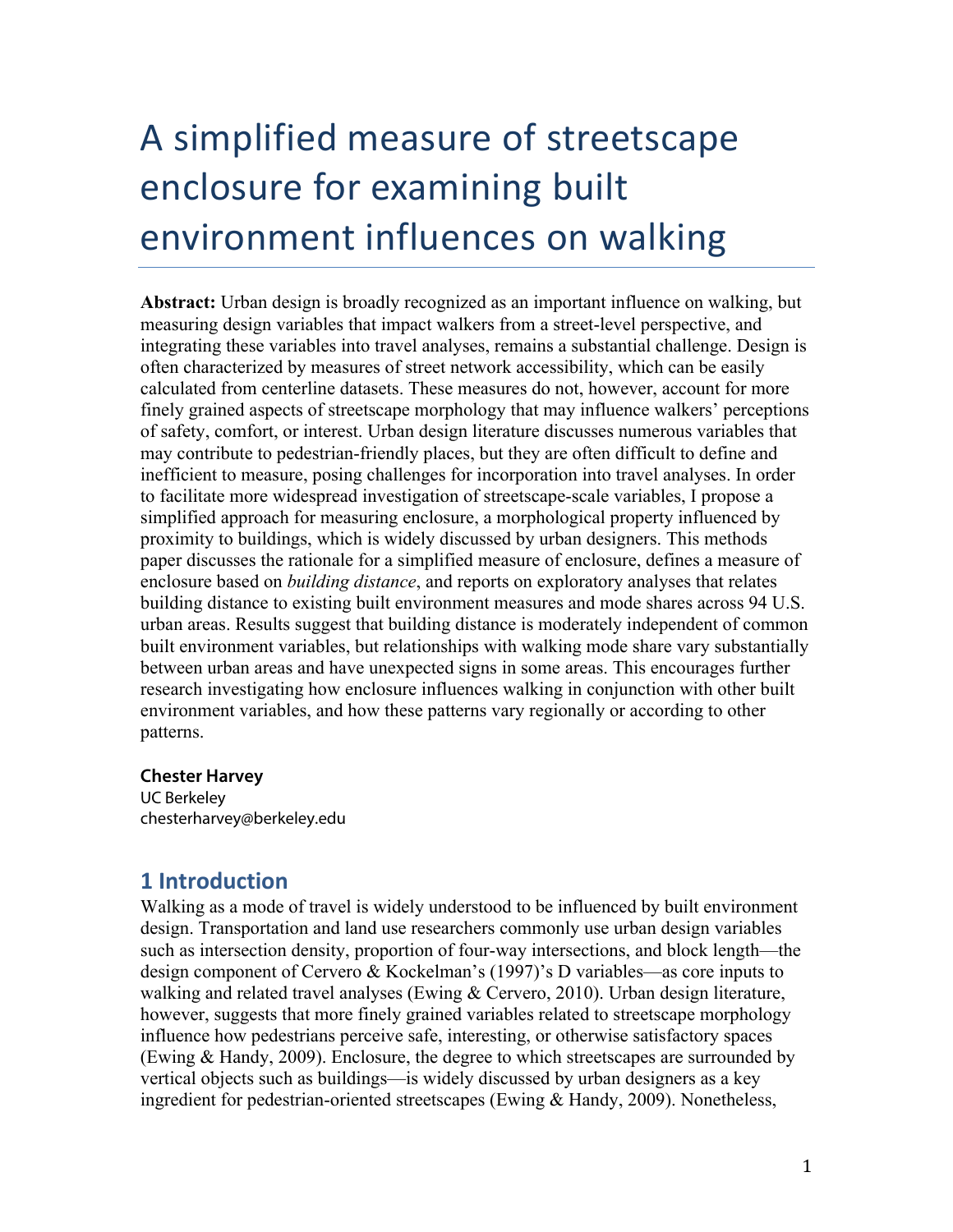enclosure and other streetscape-scale variables are not typically incorporated into travel analyses, likely owing to the difficulty of defining them precisely and measuring them efficiently.

This methods paper examines the potential to operationalize streetscape enclosure through a simple measure; collect these measurements efficiently across large samples of streetscapes; and incorporate them into an analysis of walking behavior. In doing so, it lays the groundwork for more extensive investigations of how enclosure and other streetscape-scale variables affect walking and related modes such as transit, bicycling, and micromobility. My proposed enclosure measure leverages the substantial influence of building proximity on streetscape enclosure. Buildings with minimal setbacks and spacing between them contribute to greater enclosure, while larger setbacks, greater spacing, or fewer buildings contribute to less enclosure. By calculating the distance to the nearest building from regularly spaced points along street centerlines, and averaging these distances within areal units, it may be possible to approximate streetscape enclosure with widely available data, computational efficiency, and in terms that are straightforward to define and explain. Moreover, this measure is simultaneously sensitive to several morphological factors that impact enclosure—building size, quantity, spacing, setback distance, and orientation—reducing a multidimensional concept into a single ratio variable. While this measure is far too coarse for detailed analyses or planning, I hope that it may offer a foothold for streetscape-scale design to be incorporated into travel analyses alongside existing D variables, which similarly offer simplified characterizations of complex built environmental qualities

In the remainder of this paper, I briefly review how enclosure is defined and operationalized in existing research, describe my simplified measurement approach, and conduct an exploratory analysis with a large sample of U.S. urban areas. Results show that enclosure is moderately independent of D variables and explains additional variability in walking commute mode share aggregated at the block group level, though these effects vary substantially between urban areas and are largely inconsistent with prevailing theory about the relationship between enclosure and walking. This suggests substantial opportunities for investigating these effects with more sophisticated analyses and differences in effects between urban areas.

# **2 What is Enclosure?**

Many urban design theorists describe the importance of enclosed streetscapes for providing pedestrian-friendly urban environments (Alexander, Ishikawa, & Silverstein, 1977; Arnold, 1993; Blumenfeld, 1971; Cullen, 1961; Jacobs, 1993; Lynch, 1981). A common approach to explaining enclosure is that it produces the sensation of an "outdoor room," in which buildings or other large vertical objects, such as trees, may form walls, and the horizontal area of a street provides a floor. Ceiling height may be indicated by consistently aligned cornices, or more concretely, but overhanding awnings or tree branches. Cullen (1961) suggests that "enclosure, or the outdoor room, is, perhaps, the most powerful, the most obvious, of all the devices to install a sense of position, of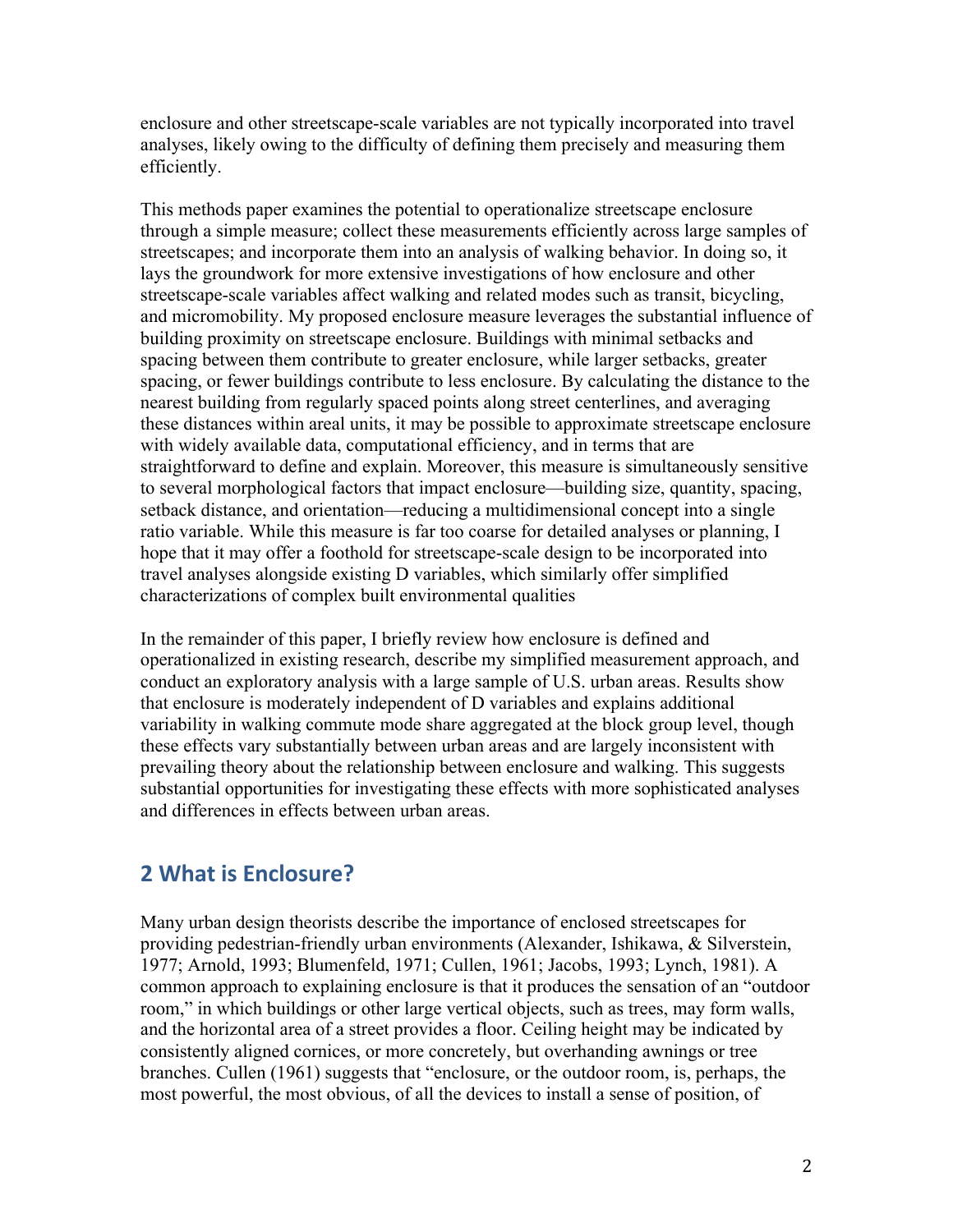identity with the surroundings … it embodies the idea of hereness." In part, this is because enclosure provides definition to outdoor spaces that make them legible as spatial entities: "I am outside IT, I am entering IT, am in the middle of IT" (p. 29). Enclosure provides the spatial foundation for referring to streets as coherent spaces. Jacobs (1993) also notes that pedestrians appear to be attracted to enclosure and the vertical edges that delineate it. This observation is consistent with by Appleton's (1975) prospect-refuge theory, which suggests that some degree of enclosure is essential for providing a sense of protective cover. As Cullen dryly notes, "I am enclosed or I am exposed" (p. 29).

Despite these powerful characterizations, enclosure remains imprecisely defined and there is no single, commonly agreed-upon measure. Some urban designers have offered quantified guidelines for the streetscape proportions and dimensions that may provide enclosure, the most popular of which may be the cross-sectional ratio of building height to cross-street width. Ratios ranging from 1:1 and 1:3 are offered as guidelines for pedestrian-friendly streetscapes, but there is little empirical evidence substantiating an optimum (Alexander, Ishikawa, & Silverstein, 1977; Jacobs, 1993). In earlier work, I developed a computational approach for measuring cross-sectional ratio, but it relied on detailed building height data and a complex appraoch for approximating cross-street width along streetscapes without consistent building frontages (Harvey, Aultman-Hall, Troy, & Hurley, 2016). Moreover, because streetscape width is defined a the distance between opposing façades, it has no clear definition in the common circumstance where there are no buildings along one side.

A survey of urban design literature by Ewing and Handy (2009) identifies potential measures for enclosure based on the proportion of a block face with a façade along it, the proportion of visible sky, and the number of long sight lines. Purciel et al. (2009) operationalize some of these measures computationally, but they rely heavily on detailed datasets specific to their New York City study area. Similar to my earlier method described above (Harvey et al., 2016), they also confront challenges related to operational definitions of geometric entities and relations, such as whether a façade aligns with a block face, that would be fairly easy for a human analyst to gauge qualitatively, but present a substantial challenge for formal definition in a computational environment. These definitional challenges suggest that simplified measures that do not directly emulate qualitative measurements may be the most effective approach for measuring streetscapes computationally.

# **3** *Building Distance* **as a Simplified Measure of Enclosure**

To address the need for an enclosure measure that is easily explained, precisely defined, and efficiently computed from widely available datasets, I propose an approach based on the distance between sampling points along street centerlines and the nearest building. The approach relies on just two data inputs—street centerlines and building footprints that are increasingly ubiquitous. Operationalizing the method involves three steps: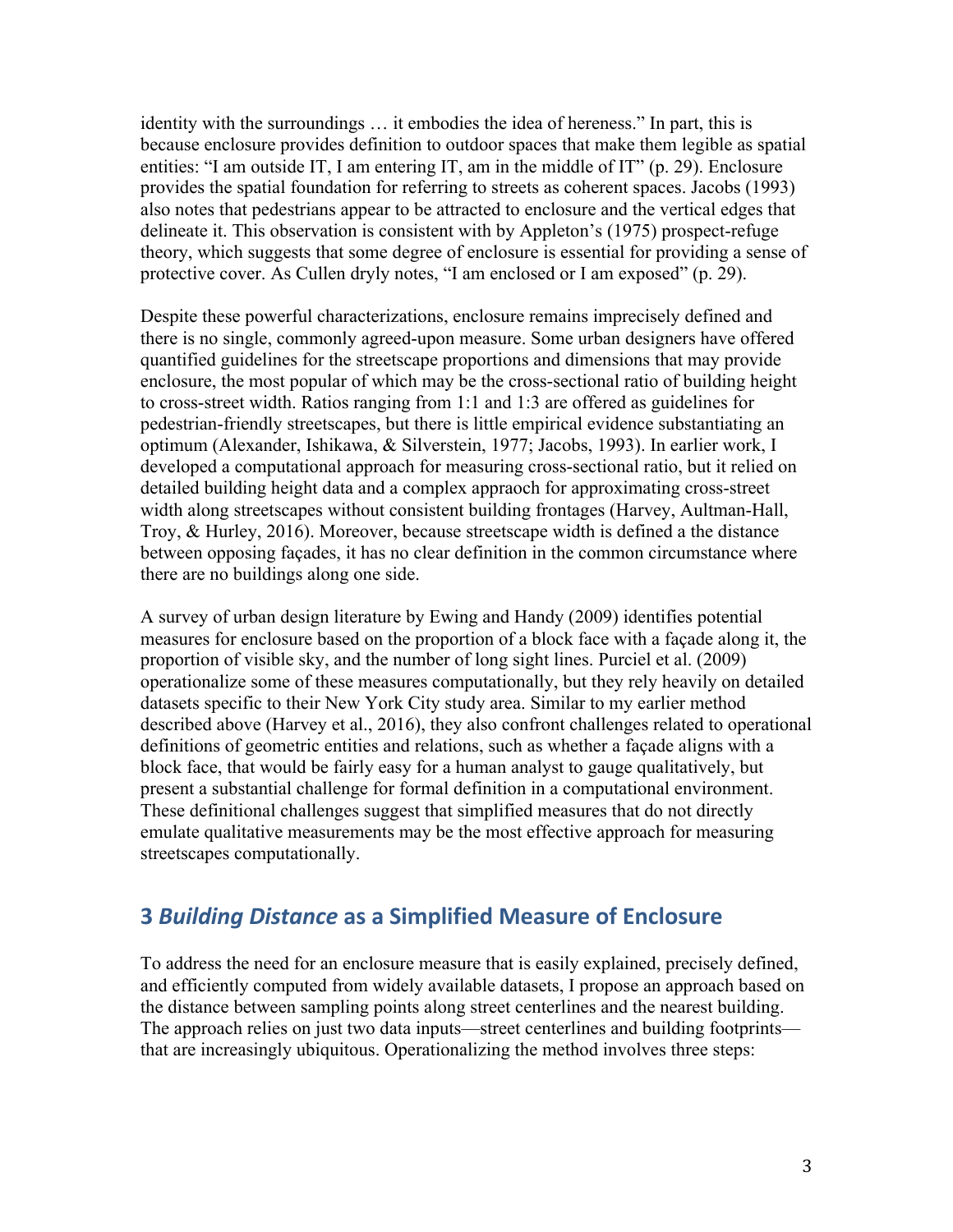- 1. **Construct sampling points along street centerlines.** For the exploratory analysis described in the next section, I spaced sampling points evenly at 10 meter intervals. To increase analytical precision, they could be spaced more closely, or spaced farther apart to increase computational efficiency. Points might also be spaced randomly. Further research could investigate the sensitivity of results to different spacing.
- 2. **Measure the** *building distance* **between each sampling point and the closest point along a building footprint.** For the exploratory analysis, I limited computational burden by limiting the search to buildings within 200 meters, an arbitrary value intended to reflect an extreme lack of enclosure. Sampling points with no building within 200 meters were assigned this maximum distance. Sampling points were also limited to finding closest buildings that did not require crossing a street centerline, preserving an assumption that a streetscape enclosure is only affected by buildings within blocks to either side.
- 3. **Aggregate building distances.** In the exploratory analysis, I average building distances among all sampling points within U.S. Census block groups in order to coordinate with other built environment variables and travel statistics reported at that level. Future work might aggregate within block length street segments for more finely grained analysis of travel patterns, such as route choices. Examining sensitivity to different aggregation approaches and units is another potential area for future research.

Figure 1 shows sampling points spaced at ten-meter intervals along street centerlines with lines drawn to the nearest building. The lengths of these lines represent the *building distance* measure.



Figure 1. Example of sampling points along street centerlines with lines drawn to closest building footprints.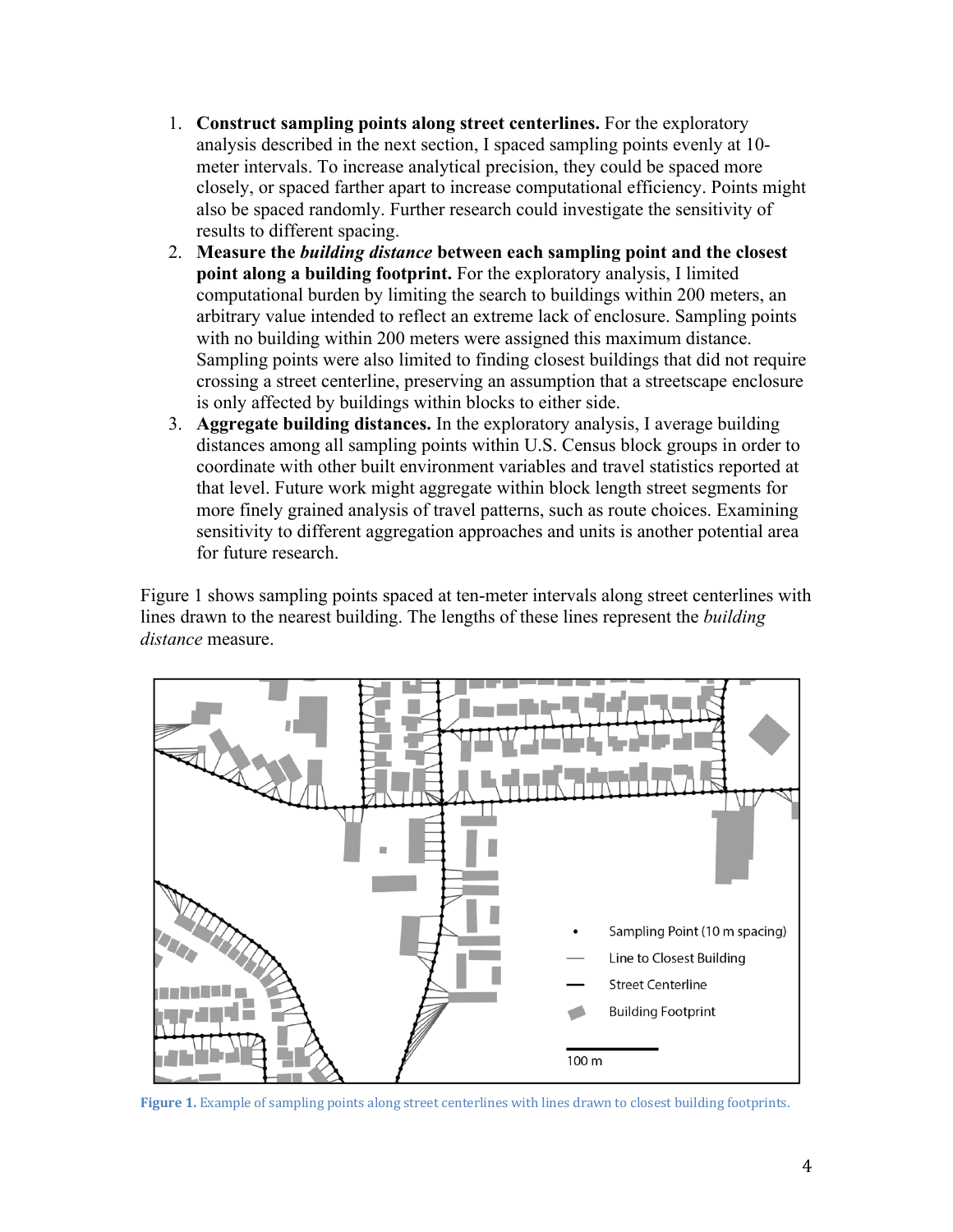There is substantial potential to refine this measurement, including potential to discriminate between closest buildings along either side of a street in order to investigate how enclosure along only one side or both sides might influence user experience. The angles of lines connecting sampling points to closest buildings might be analyzed as a measure of façade continuity. If the line to the closest building is non-perpendicular to the centerline, it would indicate a façade gap. Sampling points might also be constructed in a way that distributes them more randomly, since street centerlines may not run precisely down the center of a street, and may, therefore, bias measurements to one side or the other. Such an approach might introduce substantial geoprocessing complexity, so I chose to assume that error in centerline position was randomly distributed across study areas such biases were random.

## **4 Exploratory Analysis**

#### **Data**

In order to demonstrate this method and explore its potential for explaining walking behavior alongside more conventional built environment variables, I calculated building distances across 941 U.S. Census urban areas that represented diverse sizes, geographies, and built environments. Sampling points were spaced at 10-meter intervals along every street centerline, excluding freeways and off-street trails, available from OpenStreetMap within each of these urban areas. OpenStreetMap data were accessed using OSMnx (Boeing, 2017).

The U.S.-wide building footprint dataset now freely available from Microsoft (2019) allowed for consistent measurements of building distances across every urban area. The Microsoft footprints, derived from machine interpretation of areal imagery, are imprecise compared with building footprint datasets from many local agencies, but offer the benefit of consistent measurements across the diverse study areas.

Building distances at individual sampling points were averaged across 2010 U.S. Census block groups. Block groups with less than 90% of their area within an urban area were excluded in order to minimize analysis of undeveloped areas at urban area edges. Block group-level data from the EPA Smart Location Database were joined to the building distance averages in order to compare them with more conventional built environment measures. Commute mode share statistics from the American Community Survey 2017 5 year averages were also joined to the block group records, summarized as percent of commutes by walking and percent of commutes by walking & transit, based on the assumption that a large proportion of transit users walk to stations. All U.S. Census data were obtained from NHGIS (Manson, 2019).

<sup>&</sup>lt;sup>1</sup> These 94 urban areas represent the largest 100 U.S. urban areas with the exception of Dallas—Forth Worth—Arlington, Houston, Miami, New York—Newark, Philadelphia, and Washington, D.C., which I was unable to process prior to the submission deadline due to a technical malfunction. I plan to update this manuscript to include these additional urban areas if I am invited to present or revise and resubmit.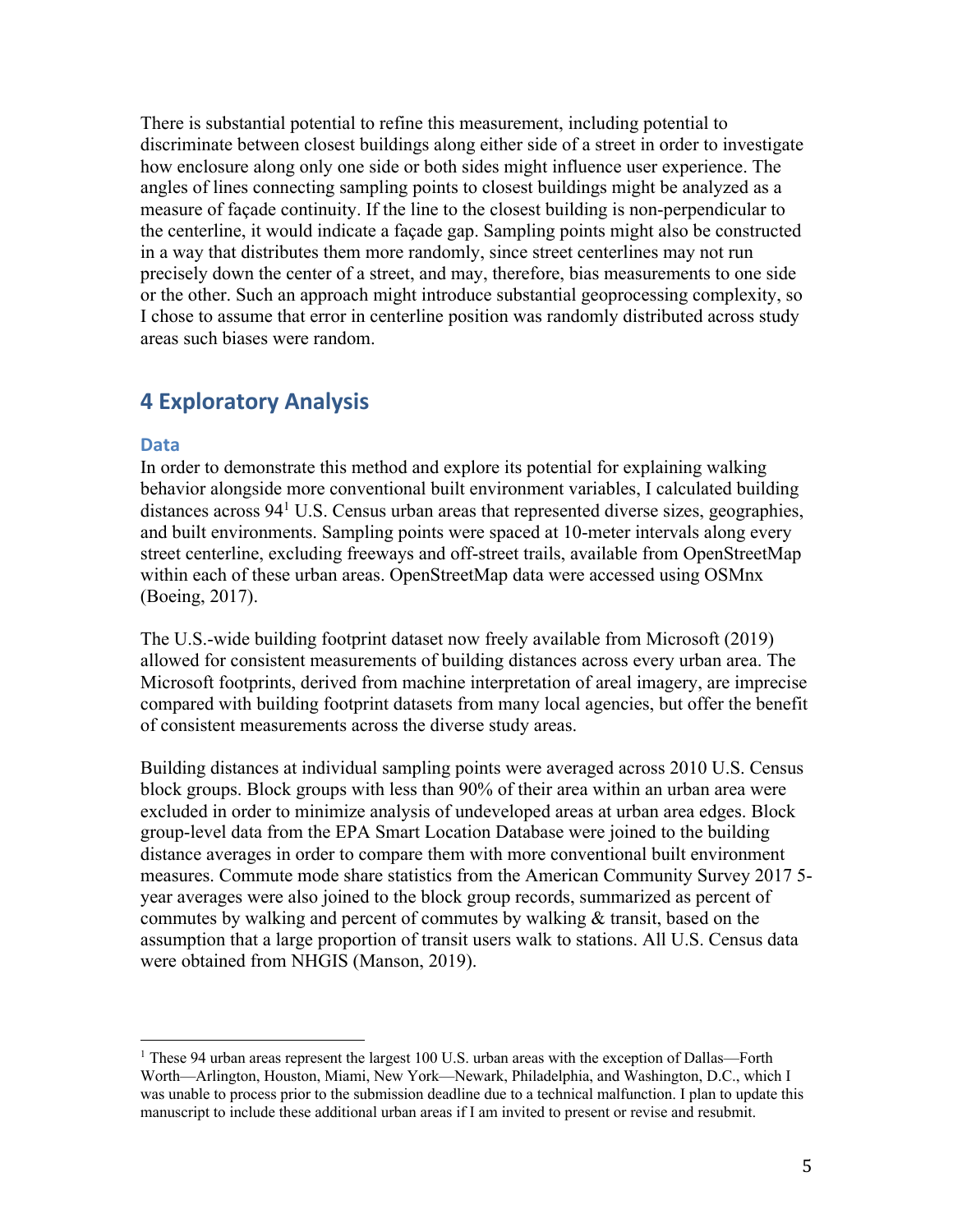## **Analysis Methods**

Within each urban area, Pearson correlations were calculated between building distance and a suit of likely correlates: walking and walking  $\&$  transit mode share, and built environment variables representing each of the 5Ds that are more commonly associated with travel behavior: population density (*density*), land use entropy (*diversity*), intersection density (*design*), distance to the nearest transit stop (*distance to transit*), and 45-minute job accessibility (*destination accessibility*).

Ordinary least square (OLS) regression models were also used to regress walking mode share on building distance while controlling for the aforementioned built environment variables. For each urban area, one model was estimated with a building distance term, while another excluded this term to serve as a null comparison. Coefficients of determination  $(R^2)$  were compared between the models to examine the additional explanatory power of building distance.

Because many of the built environment and mode share variables had non-normal distributions, and this analysis was primarily intended to examine relationship directions, not precise effect sizes, confidence intervals on parameter estimates were not calculated or used as evaluation criteria. Further research should investigate data transformations and model structures that are more suitable for precise estimates of effect sizes and errors.

All data processing and calculations were coded in Python with open-source packages. Geoprocessing, statistical analyses were enabled by the Geopandas, Shapely, OSMnx, and StatsModels packages, as well as customized tools from my StreetSpace package.

## **Results**

Distributions of building distance varied substantially between the 96 urban areas (Figure 1). Predominant building distances within most urban areas were between 20 and 40 meters, with cases above 70 meters quite rare in most areas. Clusters of similar distributions appeared to be organized regionally. Western urban areas, including Los Angeles; Salt Lake City; Portland, OR; Seattle; Layton, UT; and Stockton, CA, formed the cluster of distributions with large peaks around 20 meters, suggesting that streetscape enclosure was fairly high (indicated by low building distances), and also fairly consistent, within each of these urban areas. By contrast, southeastern urban areas, including Raleigh; Winston-Salem; Greenville; Augusta—Richmond, GA; and Chattanooga, tended to have shallower distributions peaking around 35 meters. This suggested that southeast streetscapes had more varied degrees of enclosure and also lower enclosure (larger building distances) overall. Honolulu represented the extreme end of variability in building distance, suggesting that it offered substantial heterogeneity in streetscape enclosure across the urban area. Identifying and understanding regional patterns in these distributions offers a substantial opportunity for further research.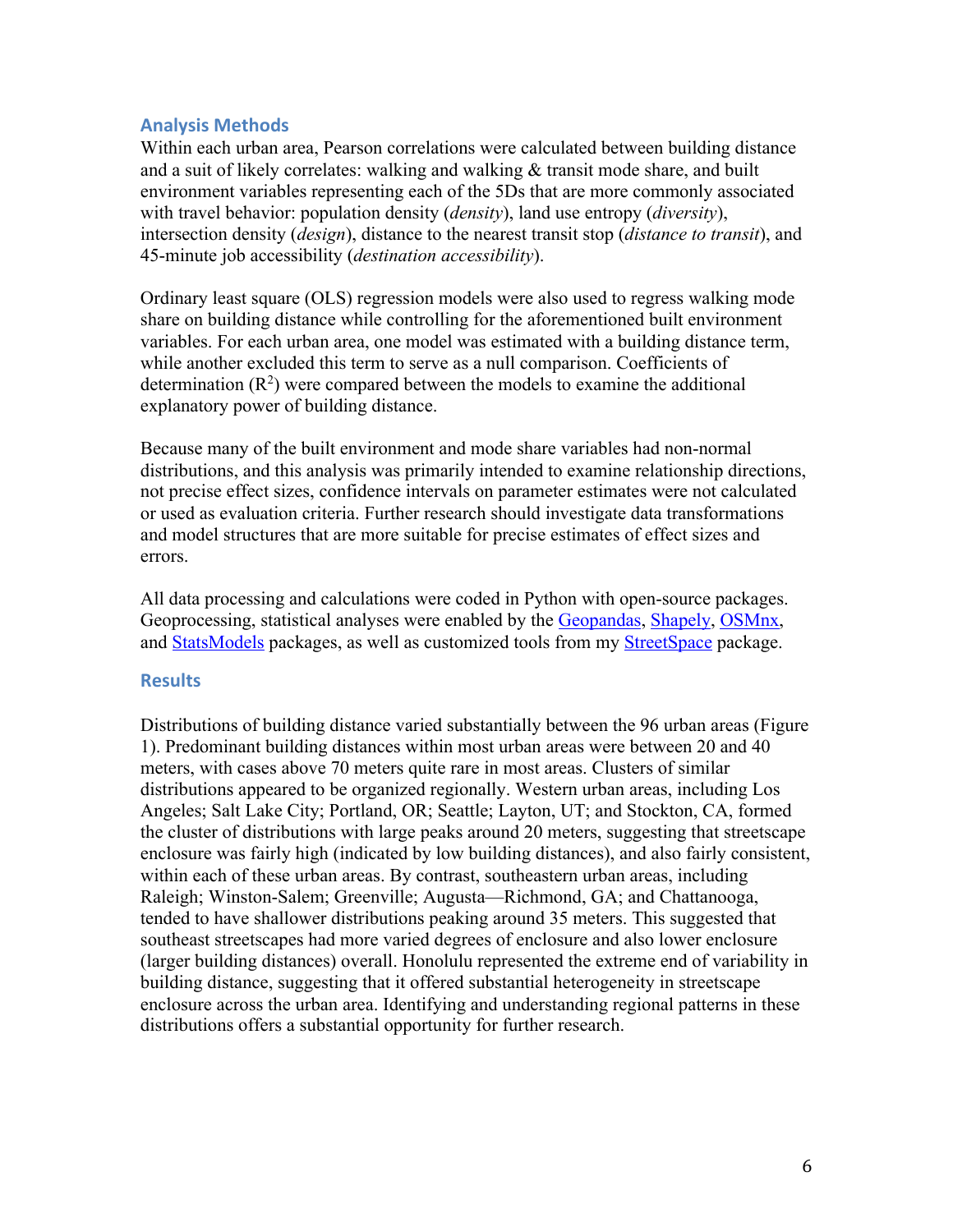

Figure 2. Overlaid frequency distributions of average building distance by block group. One distribution, representing frequency of block groups as a percentage of block groups within a given urban area, is drawn for each urban area. Urban areas that demonstrate contrasting distributions are highlighted.

Results from correlation analyses suggested that building distance were moderately associated with walking mode share and other built environment variables, though not entirely as expected. Figure 3 shows frequency distributions of Pearson correlations between building distance and comparison variables. Each distribution is for a single comparison variable, and each accounts for correlation coefficients across all 96 urban areas.



(Correlations Calculated Within Urban Areas)

Urban design literature proposes that greater enclosure, indicated by lower building distance, is more conducive to walking, so we would expect a negative correlation between building distance and walking mode share. This expectation is upheld within many urban areas, as indicated by the distribution marked "Walking Commute Mode Share" in Figure 3. Nonetheless, a large proportion of urban areas feature a positive correlation with walking mode share, suggesting either that building distance does not adequately represent the influence of enclosure, or that enclosure is not, on its own, clearly associated with commuting by walking. The distribution for "Walking & Transit

**Figure 3.** Frequency distributions of Pearson correlations between average building distance and mode share or built environment variables within each urban area. One distribution, representing frequency of urban areas as a count, is draw for each pairwise correlation. Distributions are independently calculated but are presented on the same axis for space economy.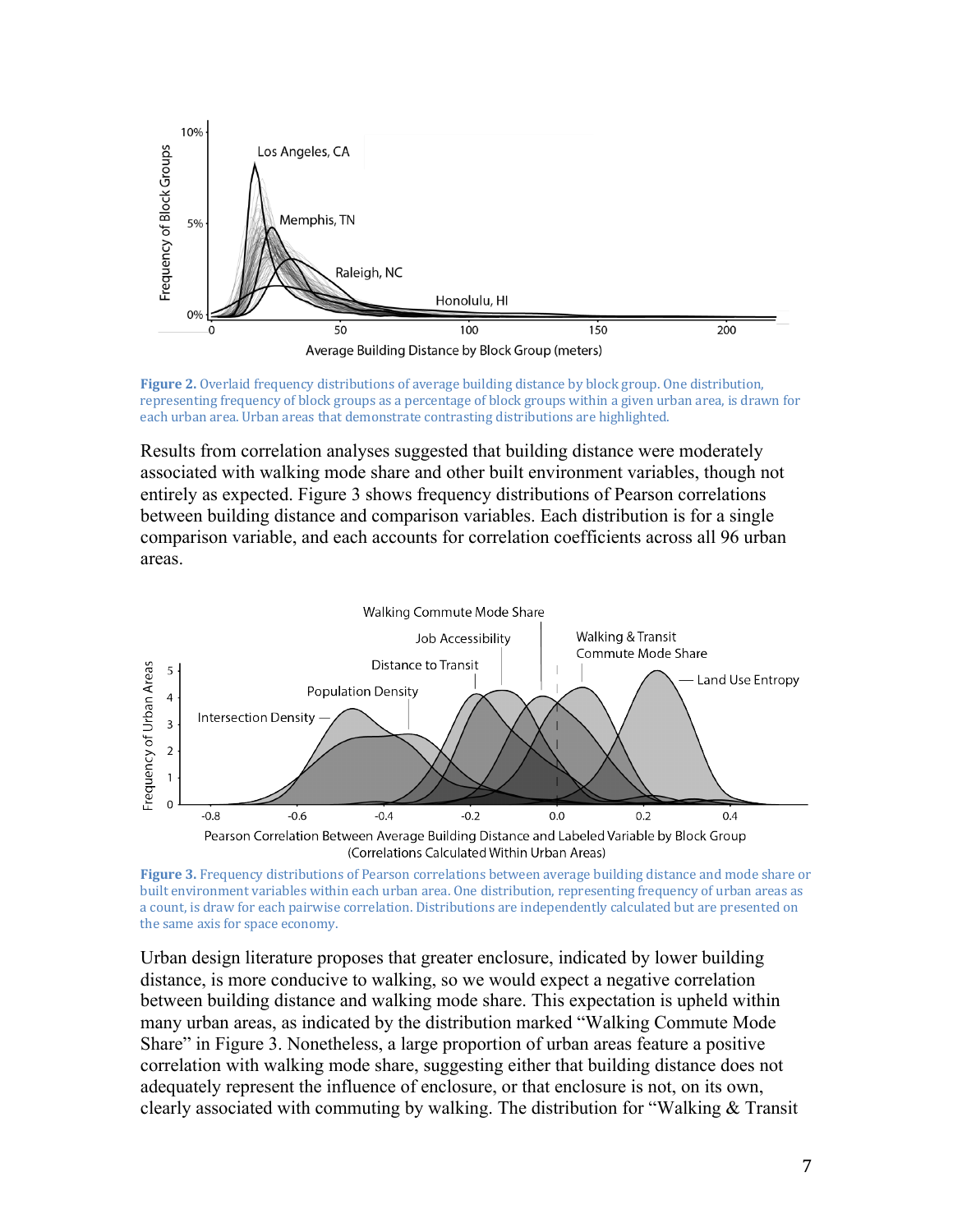Commute Mode Share" is even less consistent with the expectation of a negative correlation. Examining what differentiates urban areas with positive and negative correlations is a possible area for future research.

Correlations between building distances and other built environment variables were low to moderate in magnitude, suggesting that building distance, and the underlying property of enclosure, offers a fairly independent measure of urban form. Correlations with intersection density, commonly used as an indicator of "design," were somewhat higher than those with other built environment variables, but still generally less than -0.5. The signs of correlations with built environment variables were generally consistent with expectations. Lower building distance reflects greater built environment density, so negative correlations with intersection density, population density, and distance to transit and employment metrics were expected. It was interesting that correlations with land use entropy were generally positive, but this may reflect greater enclosure in predominantly residential areas and lower enclosure in non-downtown commercial areas. A more detailed analysis of associations between building distance and land uses would be useful for interpreting this result.

Regression models that examined relationships between building distance and walking mode share while controlling for other built environment variables also yielded somewhat unexpected results. In models that included a building distance term, parameter estimates for this variable were predominantly positive (see table in Appendix 1). This indicates that, all else equal, less enclosed streetscapes were associated with greater walking mode share. While counterintuitive, this suggests that enclosure may have poorly understood influences on walking in places where enclosure and other built environment variables are combined in unusual ways. These results may also have been impacted by the narrow focus of census statistics on walking for commuting while excluding walking for other purposes, including recreation. Further research ought to refine this analysis with more sophisticated models, interactions between built environment variables, and more robust representations of walking behavior.

Comparisons model fit between OLS models with and without building distance terms suggested that marginal effects of enclosure on walking behavior varied substantially between different urban areas (see table in Appendix 1). At the extreme end of distribution,  $\mathbb{R}^2$  in the Columbia, SC urban area increased by 0.22 with the addition of the building distance term. In many other urban areas, building distance added no explanatory power. Given the simplicity of these models, effect sizes and fit statistics should be interpreted cautiously, but investigating variation in effect sizes and model fit could be fruitful area for further research.

## **5 Conclusions**

Urban design theory suggests that accounting for streetscape-scape design variables in travel analyses offers substantial potential to better account of walking and other modes where user experiences are directly influenced by design contexts. Once such variable, enclosure, may efficiently approximated by sampling distances to building footprints, and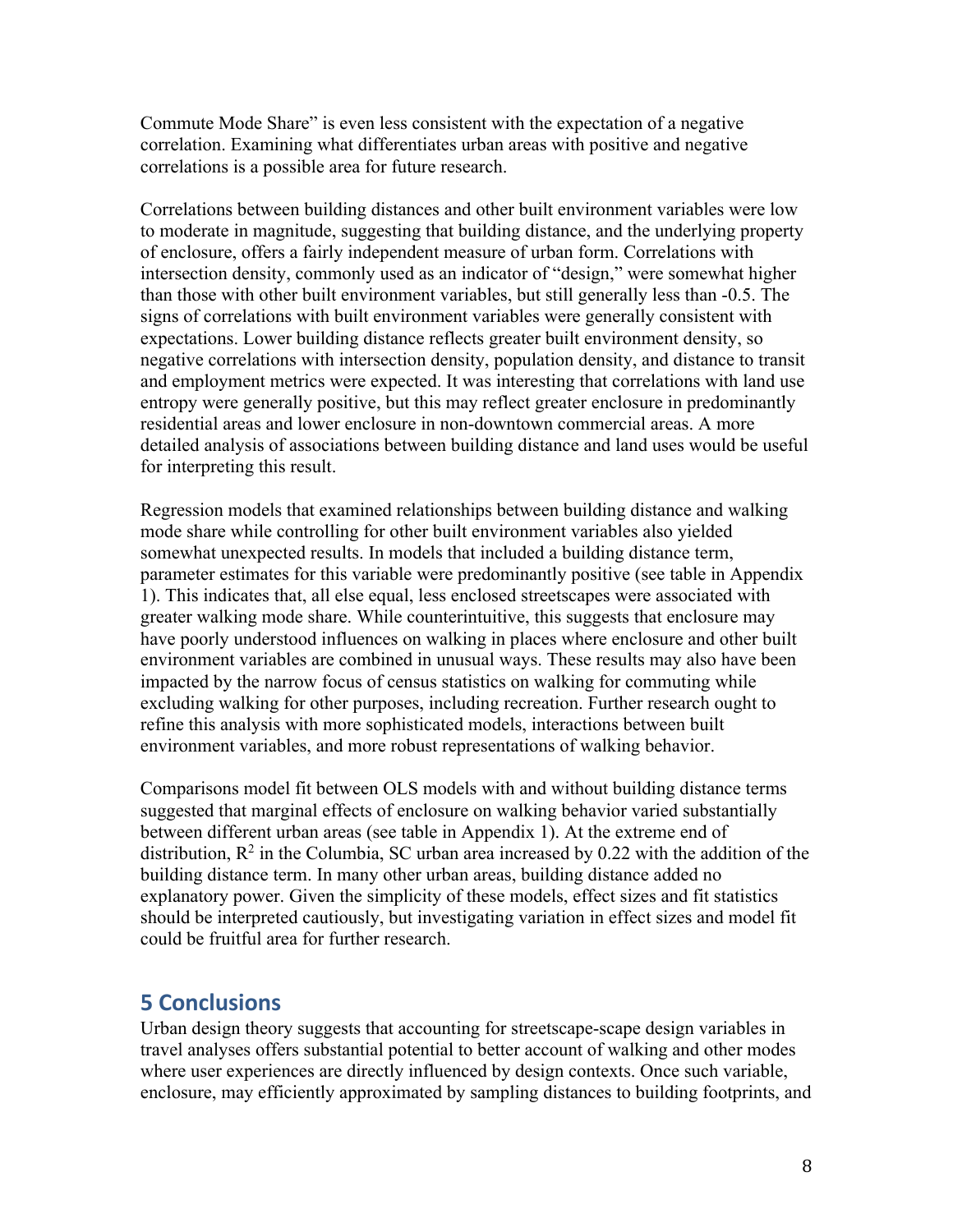increasingly common urban dataset. This paper describes how such a simplified measure, *building distance*, can be calculated, and explores whether it accounts for additional variability in urban form and walking mode share. Results suggest that building distance is fairly independent from more traditional built environment variables and may have substantially different relationships with walking behavior depending on context, including relationships that are counterintuitive to prevailing theory. There are myriad avenues for further research to refine the building distance measure, more precisely identify its relationship with travel behavior, and examine how these relationships are organized by geographic region or other contextual factors.

## **Acknowledgements**

Funding for this project was provided by UC Berkeley Safe Transportation and Research Education Center (SafeTREC) and the Collaborative Sciences Center for Road Safety (CSCRS), a U.S. Department of Transportation-funded National University Transportation Center led by the University of North Carolina at Chapel Hill's Highway Safety Research Center.

## **References**

- Alexander, C., Ishikawa, S., & Silverstein, M. (1977). *A pattern language: Towns, buildings, construction*. New York: Oxford University Press.
- Arnold, H. F. (1993). *Trees in Urban Design*. New York: Van Nostrand Reinhold.
- Blumenfeld, H. (Ed.). (1971). *The Modern Metropolis: Its Origins, Growth, Characteristics, and Planning: Selected Essays of Hans Blumenfield* (1st edition). Montreal: MIT Press.
- Boeing, G. (2017). OSMnx: New methods for acquiring, constructing, analyzing, and visualizing complex street networks. *Computers, Environment and Urban Systems*, *65*, 126–139. https://doi.org/10.1016/j.compenvurbsys.2017.05.004
- Broach, J. (2016). *Travel Mode Choice Framework Incorporating Realistic Bike and Walk Routes* (Portland State University). Retrieved from http://ppms.trec.pdx.edu/media/project\_files/jbroach\_dissertation\_v12\_rev1.pdf
- Cervero, R., & Kockelman, K. (1997). Travel demand and the 3Ds: Density, diversity, and design. *Transportation Research Part D: Transport and Environment*, *2*(3), 199– 219. https://doi.org/10.1016/S1361-9209(97)00009-6
- Clifton, K. J., Livi Smith, A. D., & Rodriguez, D. (2007). The development and testing of an audit for the pedestrian environment. *Landscape and Urban Planning*, *80*(1–2), 95–110. https://doi.org/10.1016/j.landurbplan.2006.06.008
- Cullen, G. (1961). *The Concise Townscape*. London: Reed Educational and Professional Publishing.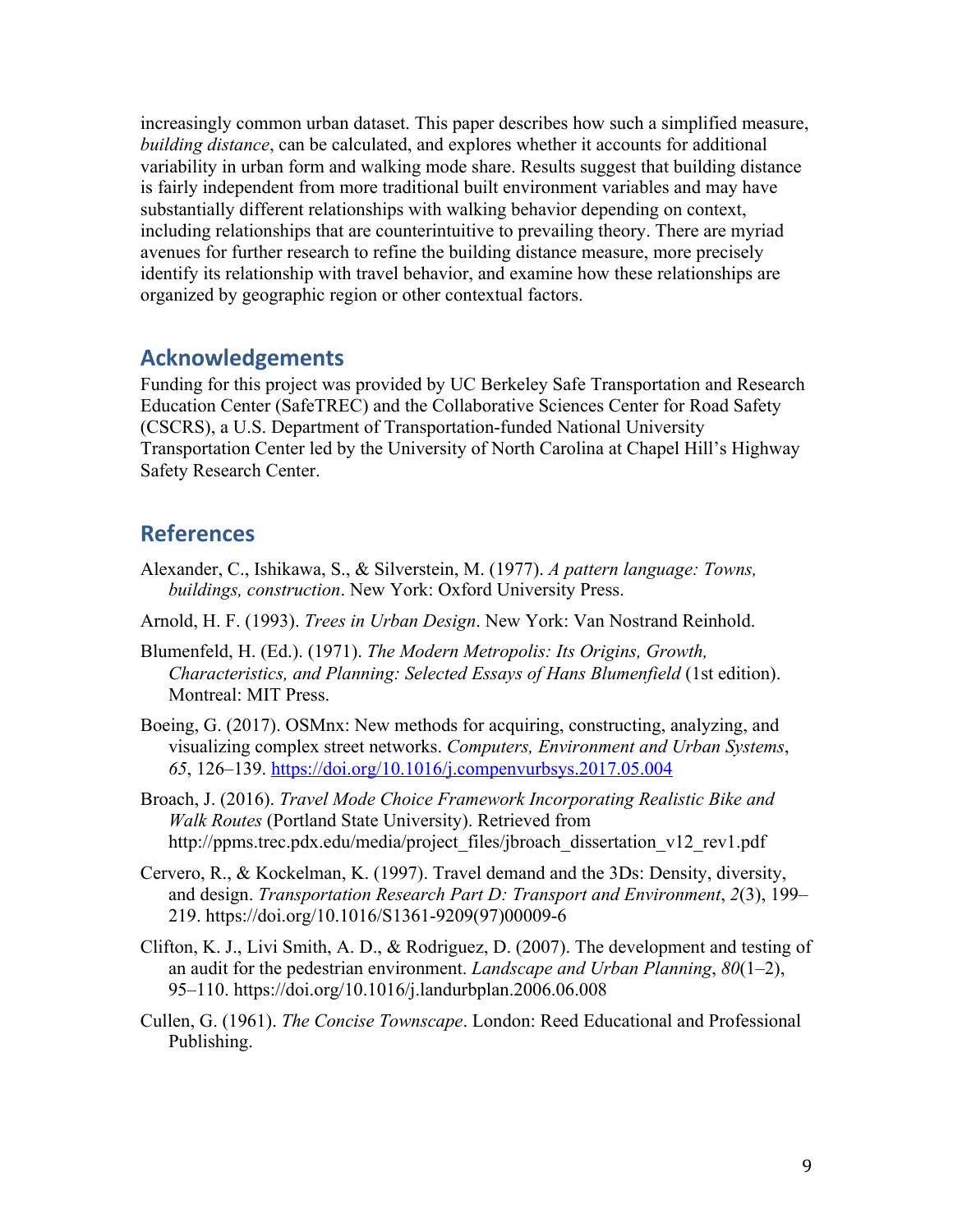- Day, K., Boarnet, M., Alfonzo, M., & Forsyth, A. (2006). The Irvine–Minnesota Inventory to Measure Built Environments: Development. *American Journal of Preventive Medicine*, *30*(2), 144–152. https://doi.org/10.1016/j.amepre.2005.09.017
- Ewing, R., & Cervero, R. (2010). Travel and the Built Environment. *Journal of the American Planning Association*, *76*(3), 265–294. https://doi.org/10.1080/01944361003766766
- Ewing, R., & Handy, S. (2009). Measuring the Unmeasurable: Urban Design Qualities Related to Walkability. *Journal of Urban Design*, *14*(1), 65–84. https://doi.org/10.1080/13574800802451155
- Harvey, C., Aultman-Hall, L., Troy, A., & Hurley, S. E. (2016). Streetscape skeleton measurement and classification. *Environment and Planning B: Planning and Design*. https://doi.org/10.1177/0265813515624688

Jacobs, A. B. (1993). *Great Streets*. Cambridge, MA: MIT Press.

- Lynch, K. (1981). *Good City Form*. MIT Press.
- Microsoft (2019). US Building Footprints. https://github.com/microsoft/USBuildingFootprints
- Steven Manson, Jonathan Schroeder, David Van Riper, and Steven Ruggles. IPUMS National Historical Geographic Information System: Version 14.0 [Database]. Minneapolis, MN: IPUMS. 2019. http://doi.org/10.18128/D050.V14.0
- Purciel, M., Neckerman, K. M., Lovasi, G. S., Quinn, J. W., Weiss, C., Bader, M. D. M., … Rundle, A. (2009). Creating and validating GIS measures of urban design for health research. *Journal of Environmental Psychology*, *29*(4), 457–466. https://doi.org/10.1016/j.jenvp.2009.03.004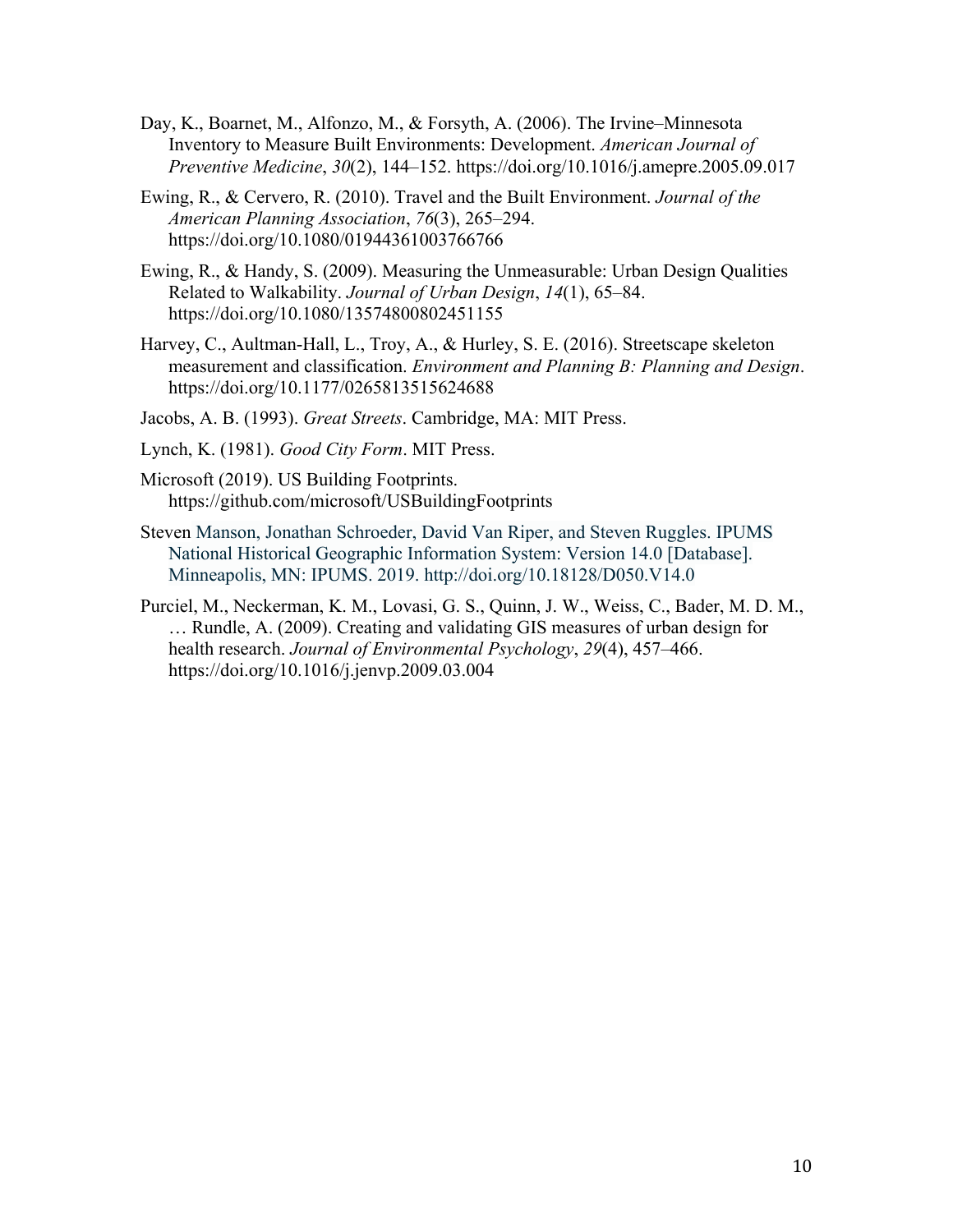# **Appendix 1 – Statistics by Urban Area**

## **Column Definitions**

#### **Analysis Units**

Points: Count of analysis points along street centerlines at which the distance to closest building was measured Block Groups: Count of block groups within distances to closest building were averaged

#### **Pearson Correlation with Distance to Closest Building** (block group unit of analysis)

Walk + Transit Mode Share: Proportion of commutes made by walking and transit (2015-2017 American Community Survey) Walk Mode Share: Proportion of commutes made by walking (2015-2017 American Community Survey) Pop. Dens.: Gross population density (people/acre) (EPA Smart Location Database) L.U. Entr.: Emplyment and household entropy (EPA Smart Location Database) Int. Dens.: Street intersection density without auto-oriented intersections (EPA Smart Location Database) Transit Dist.: Distance from population weighted block group centroid to nearest transit stop (EPA Smart Location Database) Job Accs.: Jobs within 45 minutes auto travel time, decay weighted (EPA Smart Location Database)

#### **OLS Regression** (block group unit of analysis)

- $\beta_{\text{Dist}}$ : Parameter estimate for building distance while regressing walking mode share on building distance, population density, land use entropy, intersection density, distance to transit, job accessibility, and a constant intercept.
- $\Delta$  R<sup>2</sup>: Difference in R<sup>2</sup> between models that include a building distance term and a comparison model without it. Both models include terms for population density, land use entropy, intersection density, distance to transit, job accessibility, and a constant intercept.

|                                                | <b>Analysis Units</b> |               | <b>Pearson Correlations with Building Distance</b> |              |         |       |         |         |         |                        | <b>OLS Regression</b>   |  |  |
|------------------------------------------------|-----------------------|---------------|----------------------------------------------------|--------------|---------|-------|---------|---------|---------|------------------------|-------------------------|--|--|
|                                                |                       |               | Walk +                                             |              |         |       |         |         |         |                        |                         |  |  |
| Urban Area                                     |                       |               | <b>Transit</b>                                     | Walk         |         |       |         |         |         |                        |                         |  |  |
| (sorted by correlation between Walk + Transit) |                       | <b>Block</b>  | Mode                                               | Mode         | Pop.    | L.U.  | Int.    | Transit | Job     |                        |                         |  |  |
| Mode Share and Building Distance)              | <b>Points</b>         | <b>Groups</b> | <b>Share</b>                                       | <b>Share</b> | Dens.   | Entr. | Dens.   | Dist.   | Accs.   | $\beta_{\text{Dist.}}$ | $\Delta$ R <sup>2</sup> |  |  |
| Lancaster, PA                                  | 200291                | 187           | $-0.24$                                            | $-0.20$      | $-0.53$ | 0.15  | $-0.57$ | $-0.11$ | $-0.14$ | $-0.04$                | 0.00                    |  |  |
| Allentown, PA--NJ                              | 422462                | 390           | $-0.17$                                            | $-0.12$      | $-0.44$ | 0.26  | $-0.51$ | $-0.20$ | $-0.06$ | 0.01                   | 0.00                    |  |  |
| Port St. Lucie, FL                             | 374409                | 186           | $-0.15$                                            | $-0.11$      | $-0.46$ | 0.36  | $-0.51$ |         | $-0.08$ | $-0.02$                | 0.00                    |  |  |
| Harrisburg, PA                                 | 306185                | 254           | $-0.15$                                            | $-0.03$      | $-0.55$ | 0.11  | $-0.55$ | $-0.02$ | $-0.22$ | 0.18                   | 0.04                    |  |  |
| Madison, WI                                    | 205686                | 202           | $-0.13$                                            | $-0.20$      | $-0.26$ | 0.16  | $-0.48$ | $-0.21$ | $-0.11$ | 0.08                   | 0.00                    |  |  |
| Milwaukee, WI                                  | 931459                | 1106          | $-0.13$                                            | $-0.03$      | $-0.46$ | 0.32  | $-0.37$ | $-0.23$ | $-0.18$ | 0.06                   | 0.01                    |  |  |
| Seattle, WA                                    | 1950821               | 2119          | $-0.12$                                            | $-0.01$      | $-0.28$ | 0.21  | $-0.36$ | $-0.17$ | $-0.17$ | 0.08                   | 0.00                    |  |  |
| New Haven, CT                                  | 370784                | 417           | $-0.12$                                            | $-0.12$      | $-0.39$ | 0.20  | $-0.45$ | 0.01    | $-0.20$ | 0.12                   | 0.01                    |  |  |
| San Francisco--Oakland, CA                     | 1284921               | 2247          | $-0.11$                                            | $-0.04$      | $-0.26$ | 0.19  | $-0.18$ | $-0.07$ | $-0.12$ | 0.03                   | 0.00                    |  |  |
| Louisville/Jefferson County, KY--IN            | 674946                | 660           | $-0.11$                                            | $-0.01$      | $-0.51$ | 0.24  | $-0.29$ | $-0.23$ | $-0.18$ | 0.08                   | 0.01                    |  |  |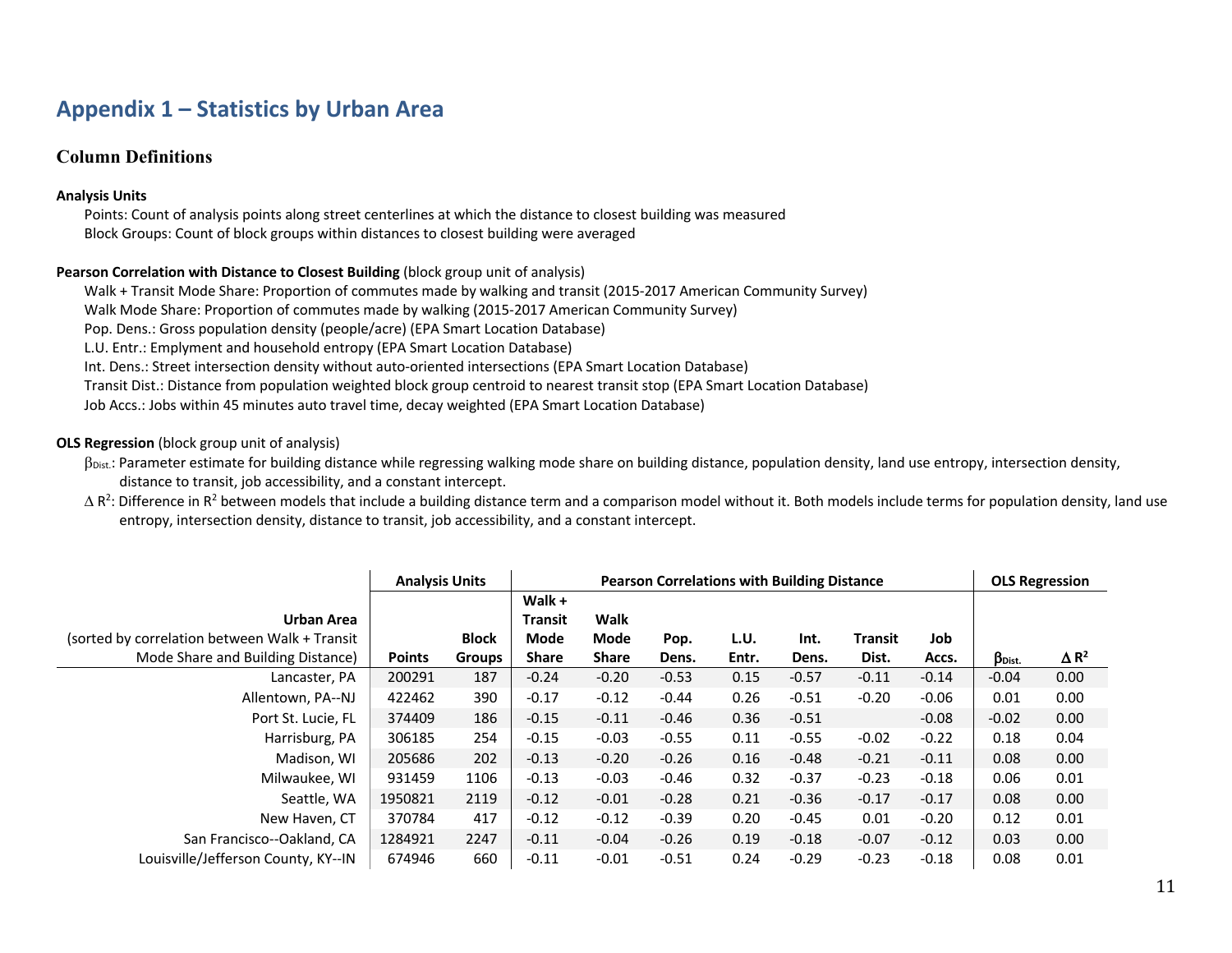|                                               | <b>Analysis Units</b> |              | <b>Pearson Correlations with Building Distance</b> |              |         |       |         |                |         | <b>OLS Regression</b> |                 |
|-----------------------------------------------|-----------------------|--------------|----------------------------------------------------|--------------|---------|-------|---------|----------------|---------|-----------------------|-----------------|
|                                               |                       |              | Walk +                                             |              |         |       |         |                |         |                       |                 |
| <b>Urban Area</b>                             |                       |              | <b>Transit</b>                                     | Walk         |         |       |         |                |         |                       |                 |
| (sorted by correlation between Walk + Transit |                       | <b>Block</b> | <b>Mode</b>                                        | <b>Mode</b>  | Pop.    | L.U.  | Int.    | <b>Transit</b> | Job     |                       |                 |
| Mode Share and Building Distance)             | <b>Points</b>         | Groups       | <b>Share</b>                                       | <b>Share</b> | Dens.   | Entr. | Dens.   | Dist.          | Accs.   | $\beta_{Dist.}$       | $\triangle R^2$ |
| Charleston--North Charleston, SC              | 408188                | 275          | $-0.11$                                            | $-0.12$      | $-0.44$ | 0.21  | $-0.46$ |                | $-0.09$ | 0.07                  | 0.01            |
| Murrieta--Temecula--Menifee, CA               | 224386                | 148          | $-0.11$                                            | $-0.09$      | $-0.49$ | 0.22  | $-0.59$ | $-0.18$        | $-0.19$ | $-0.01$               | 0.00            |
| Reno, NV--CA                                  | 250567                | 244          | $-0.11$                                            | $-0.05$      | $-0.45$ | 0.15  | $-0.52$ | $-0.29$        | $-0.19$ | 0.01                  | 0.00            |
| Baltimore, MD                                 | 1210111               | 1554         | $-0.10$                                            | $-0.05$      | $-0.28$ | 0.22  | $-0.24$ | $-0.14$        | $-0.01$ | 0.02                  | 0.00            |
| Tucson, AZ                                    | 596676                | 518          | $-0.10$                                            | 0.00         | $-0.45$ | 0.12  | $-0.36$ |                | $-0.23$ | 0.09                  | 0.01            |
| Grand Rapids, MI                              | 374309                | 335          | $-0.09$                                            | 0.08         | $-0.58$ | 0.26  | $-0.58$ |                | $-0.42$ | 0.16                  | 0.05            |
| Hartford, CT                                  | 588290                | 621          | $-0.09$                                            | $-0.03$      | $-0.36$ | 0.25  | $-0.42$ |                | $-0.10$ | 0.06                  | 0.00            |
| Nashville-Davidson, TN                        | 678009                | 543          | $-0.09$                                            | $-0.07$      | $-0.37$ | 0.24  | $-0.20$ | 0.02           | $-0.17$ | 0.06                  | 0.01            |
| Rochester, NY                                 | 418758                | 539          | $-0.08$                                            | 0.09         | $-0.57$ | 0.26  | $-0.48$ | $-0.27$        | $-0.18$ | 0.21                  | 0.03            |
| St. Louis, MO--IL                             | 1621605               | 1431         | $-0.08$                                            | 0.01         | $-0.46$ | 0.22  | $-0.32$ | $-0.20$        | $-0.13$ | 0.07                  | 0.01            |
| Poughkeepsie--Newburgh, NY--NJ                | 289011                | 260          | $-0.07$                                            | $-0.02$      | $-0.50$ | 0.05  | $-0.56$ | $-0.06$        | $-0.21$ | 0.22                  | 0.04            |
| Chicago, IL--IN                               | 4436333               | 5904         | $-0.07$                                            | 0.06         | $-0.14$ | 0.20  | $-0.03$ | $-0.18$        | $-0.08$ | 0.03                  | 0.00            |
| Columbus, OH                                  | 860908                | 920          | $-0.07$                                            | $-0.06$      | $-0.36$ | 0.32  | $-0.35$ | $-0.24$        | $-0.17$ | 0.06                  | 0.01            |
| Richmond, VA                                  | 775364                | 526          | $-0.07$                                            | $-0.01$      | $-0.33$ | 0.30  | $-0.48$ |                | $-0.15$ | 0.09                  | 0.01            |
| Atlanta, GA                                   | 3514229               | 2013         | $-0.07$                                            | $-0.01$      | $-0.28$ | 0.29  | $-0.31$ | $-0.19$        | $-0.20$ | 0.08                  | 0.01            |
| Augusta-Richmond County, GA--SC               | 296264                | 192          | $-0.07$                                            | $-0.05$      | $-0.46$ | 0.31  | $-0.43$ |                | $-0.20$ | 0.13                  | 0.02            |
| Fresno, CA                                    | 394915                | 387          | $-0.06$                                            | 0.02         | $-0.43$ | 0.16  | $-0.43$ |                | $-0.17$ | 0.02                  | 0.00            |
| Ogden--Layton, UT                             | 315390                | 270          | $-0.06$                                            | 0.01         | $-0.62$ | 0.21  | $-0.56$ | $-0.16$        | $-0.07$ | $-0.03$               | 0.00            |
| Mission Viejo--Lake Forest--San Clemente, CA  | 307304                | 357          | $-0.06$                                            | $-0.05$      | $-0.33$ | 0.22  | $-0.37$ | $-0.04$        | 0.02    | $-0.01$               | 0.00            |
| Worcester, MA--CT                             | 289262                | 296          | $-0.06$                                            | $-0.05$      | $-0.46$ | 0.25  | $-0.49$ | 0.04           | $-0.01$ | 0.19                  | 0.04            |
| Denton--Lewisville, TX                        | 258318                | 208          | $-0.05$                                            | $-0.04$      | $-0.34$ | 0.28  | $-0.54$ | 0.24           | 0.33    | 0.03                  | 0.02            |
| Minneapolis--St. Paul, MN--WI                 | 1910009               | 1857         | $-0.04$                                            | 0.05         | 0.00    | 0.33  | $-0.30$ | $-0.23$        | $-0.15$ | 0.03                  | 0.00            |
| Bakersfield, CA                               | 277940                | 267          | $-0.04$                                            | 0.01         | $-0.55$ | 0.25  | $-0.48$ | $-0.18$        | $-0.14$ | 0.08                  | 0.04            |
| Denver--Aurora, CO                            | 1531321               | 1602         | $-0.04$                                            | $-0.01$      | $-0.30$ | 0.25  | $-0.32$ | $-0.16$        | $-0.15$ | 0.02                  | 0.00            |
| Boston, MA--NH--RI                            | 2574067               | 2989         | $-0.03$                                            | 0.07         | $-0.18$ | 0.19  | $-0.18$ | $-0.20$        | $-0.04$ | 0.07                  | 0.00            |
| Baton Rouge, LA                               | 430727                | 302          | $-0.03$                                            | 0.01         | $-0.34$ | 0.31  | $-0.37$ |                | $-0.06$ | 0.04                  | 0.01            |
| Memphis, TN--MS--AR                           | 745953                | 635          | $-0.03$                                            | 0.01         | $-0.33$ | 0.23  | $-0.39$ | 0.03           | $-0.18$ | 0.04                  | 0.01            |
| Buffalo, NY                                   | 550316                | 778          | $-0.03$                                            | 0.07         | $-0.44$ | 0.16  | $-0.25$ | $-0.24$        | $-0.29$ | 0.16                  | 0.04            |
| Akron, OH                                     | 409508                | 431          | $-0.03$                                            | 0.05         | $-0.40$ | 0.23  | $-0.57$ |                | $-0.24$ | 0.11                  | 0.01            |
| Birmingham, AL                                | 680630                | 482          | $-0.03$                                            | $-0.01$      | $-0.37$ | 0.29  | $-0.43$ | $-0.16$        | $-0.10$ | 0.06                  | 0.01            |
| Albany--Schenectady, NY                       | 391822                | 426          | $-0.02$                                            | 0.04         | $-0.48$ | 0.27  | $-0.42$ | $-0.30$        | $-0.06$ | 0.35                  | 0.06            |
| Los Angeles--Long Beach--Anaheim, CA          | 4472682               | 7780         | $-0.02$                                            | 0.04         | $-0.26$ | 0.17  | $-0.18$ | $-0.11$        | $-0.09$ | 0.07                  | 0.01            |
| San Antonio, TX                               | 1061806               | 1065         | $-0.02$                                            | 0.10         | $-0.50$ | 0.23  | $-0.47$ |                | $-0.24$ | 0.04                  | 0.01            |
|                                               |                       |              |                                                    |              |         |       |         |                |         | 0.07                  |                 |
| Cape Coral, FL                                | 764865                | 392          | $-0.02$                                            | 0.07         | $-0.44$ | 0.18  | $-0.43$ | $-0.25$        | $-0.04$ | 0.01                  | 0.00            |
| Austin, TX                                    | 803476                | 665          | $-0.02$                                            | $-0.05$      | $-0.31$ | 0.22  | $-0.40$ | $-0.15$        | $-0.15$ |                       | 0.02            |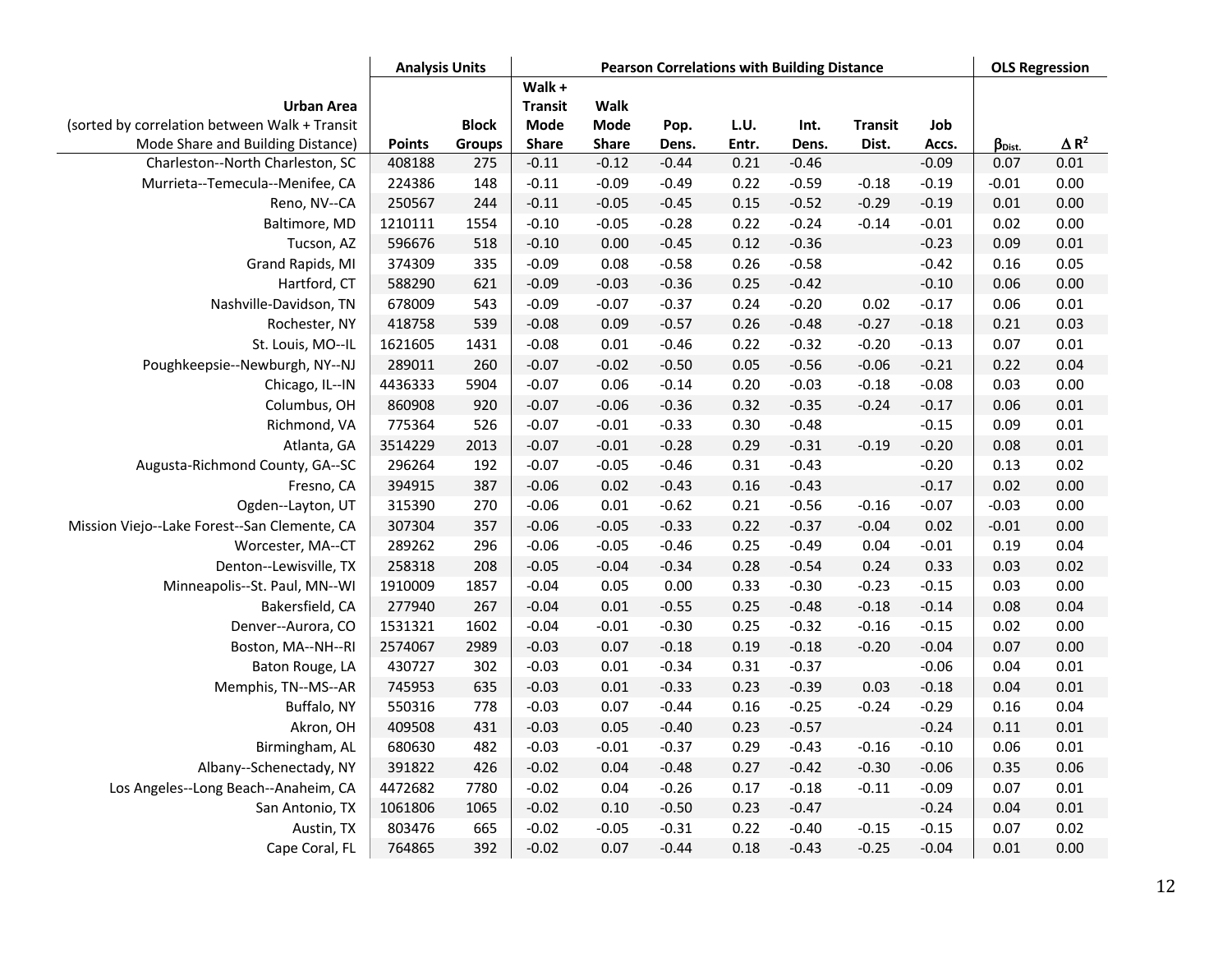|                                                                    | <b>Analysis Units</b> |              | <b>Pearson Correlations with Building Distance</b> |                     |         |         |         |                |         |                 | <b>OLS Regression</b>   |  |
|--------------------------------------------------------------------|-----------------------|--------------|----------------------------------------------------|---------------------|---------|---------|---------|----------------|---------|-----------------|-------------------------|--|
| <b>Urban Area</b><br>(sorted by correlation between Walk + Transit |                       | <b>Block</b> | Walk +<br><b>Transit</b><br><b>Mode</b>            | Walk<br><b>Mode</b> | Pop.    | L.U.    | Int.    | <b>Transit</b> | Job     |                 |                         |  |
| Mode Share and Building Distance)                                  | <b>Points</b>         | Groups       | Share                                              | Share               | Dens.   | Entr.   | Dens.   | Dist.          | Accs.   | $\beta_{Dist.}$ | $\Delta$ R <sup>2</sup> |  |
| Sarasota--Bradenton, FL                                            | 685815                | 419          | $-0.02$                                            | 0.00                | $-0.50$ | 0.11    | $-0.51$ | $-0.22$        | $-0.13$ | 0.02            | 0.00                    |  |
| Syracuse, NY                                                       | 263969                | 305          | $-0.02$                                            | 0.08                | $-0.49$ | 0.34    | $-0.47$ |                | $-0.19$ | 0.31            | 0.04                    |  |
| Orlando, FL                                                        | 930748                | 550          | $-0.02$                                            | $-0.01$             | $-0.23$ | 0.25    | $-0.46$ |                | $-0.09$ | 0.02            | 0.00                    |  |
| Palm Bay--Melbourne, FL                                            | 412564                | 231          | $-0.02$                                            | 0.06                | $-0.55$ | 0.34    | $-0.50$ | $-0.07$        | 0.14    | 0.02            | 0.00                    |  |
| Tampa--St. Petersburg, FL                                          | 1934371               | 1687         | $-0.02$                                            | 0.06                | $-0.29$ | 0.24    | $-0.45$ | $-0.18$        | $-0.08$ | 0.04            | 0.01                    |  |
| Cleveland, OH                                                      | 1085732               | 1393         | $-0.01$                                            | 0.04                | $-0.31$ | 0.26    | $-0.33$ | $-0.23$        | $-0.11$ | 0.10            | 0.01                    |  |
| Providence, RI--MA                                                 | 833532                | 865          | $-0.01$                                            | 0.03                | $-0.50$ | 0.28    | $-0.53$ | $-0.22$        | $-0.25$ | 0.18            | 0.03                    |  |
| Phoenix--Mesa, AZ                                                  | 2486010               | 2296         | 0.00                                               | 0.06                | $-0.31$ | 0.17    | $-0.38$ | 0.02           | $-0.16$ | 0.04            | 0.01                    |  |
| McAllen, TX                                                        | 413726                | 252          | $0.01\,$                                           | 0.04                | $-0.64$ | $-0.02$ | $-0.55$ |                | $-0.23$ | 0.05            | 0.02                    |  |
| Chattanooga, TN--GA                                                | 370378                | 228          | 0.01                                               | 0.10                | $-0.53$ | 0.15    | $-0.48$ |                | $-0.17$ | 0.08            | 0.01                    |  |
| Detroit, MI                                                        | 2732811               | 3222         | 0.02                                               | 0.06                | $-0.45$ | 0.27    | $-0.29$ | $-0.08$        | $-0.05$ | 0.03            | 0.00                    |  |
| Des Moines, IA                                                     | 290614                | 279          | 0.02                                               | 0.03                | $-0.61$ | 0.36    | $-0.48$ |                | $-0.22$ | 0.09            | 0.04                    |  |
| Winston-Salem, NC                                                  | 363309                | 226          | 0.02                                               | 0.11                | $-0.36$ | 0.06    | $-0.41$ |                | $-0.19$ | 0.15            | 0.04                    |  |
| Raleigh, NC                                                        | 669308                | 369          | 0.02                                               | 0.02                | $-0.31$ | 0.11    | $-0.50$ | $-0.19$        | $-0.19$ | 0.08            | 0.02                    |  |
| Dayton, OH                                                         | 536095                | 486          | 0.02                                               | 0.03                | $-0.55$ | 0.19    | $-0.49$ |                | 0.01    | 0.15            | 0.03                    |  |
| Jacksonville, FL                                                   | 797459                | 526          | 0.02                                               | 0.09                | $-0.31$ | 0.22    | $-0.37$ | 0.05           | $-0.10$ | 0.08            | 0.03                    |  |
| Pittsburgh, PA                                                     | 1270960               | 1300         | 0.02                                               | 0.09                | $-0.34$ | 0.18    | $-0.34$ | $-0.15$        | 0.00    | 0.18            | 0.03                    |  |
| Indianapolis, IN                                                   | 1101595               | 792          | 0.03                                               | 0.13                | $-0.45$ | 0.26    | $-0.36$ | $-0.18$        | $-0.10$ | 0.08            | 0.02                    |  |
| Toledo, OH--MI                                                     | 351561                | 404          | 0.03                                               | 0.14                | $-0.54$ | 0.29    | $-0.44$ |                | $-0.15$ | 0.07            | 0.01                    |  |
| Cincinnati, OH--KY--IN                                             | 1039390               | 1114         | 0.05                                               | 0.07                | $-0.38$ | 0.20    | $-0.15$ | $-0.19$        | $-0.08$ | 0.15            | 0.04                    |  |
| Kansas City, MO--KS                                                | 1211079               | 1073         | 0.05                                               | 0.08                | $-0.39$ | 0.20    | $-0.26$ | $-0.10$        | $-0.03$ | 0.06            | 0.02                    |  |
| Sacramento, CA                                                     | 995547                | 1017         | 0.05                                               | 0.09                | $-0.12$ | 0.29    | $-0.45$ | $-0.17$        | $-0.12$ | 0.03            | 0.01                    |  |
| Wichita, KS                                                        | 348665                | 318          | 0.05                                               | 0.08                | $-0.39$ | 0.22    | $-0.55$ |                | $-0.09$ | 0.02            | 0.00                    |  |
| Springfield, MA--CT                                                | 379831                | 380          | 0.05                                               | 0.09                | $-0.32$ | 0.13    | $-0.48$ | $-0.20$        | $-0.12$ | 0.18            | 0.02                    |  |
| Little Rock, AR                                                    | 336827                | 244          | 0.05                                               | 0.10                | $-0.61$ | 0.31    | $-0.54$ | $-0.29$        | $-0.20$ | 0.07            | 0.01                    |  |
| Portland, OR--WA                                                   | 1081712               | 1112         | 0.06                                               | 0.18                | $-0.31$ | 0.30    | $-0.32$ | $-0.17$        | $-0.13$ | 0.19            | 0.03                    |  |
| Concord, CA                                                        | 351499                | 331          | 0.06                                               | 0.02                | $-0.10$ | 0.14    | $-0.35$ | $-0.22$        | 0.03    | 0.03            | 0.00                    |  |
| El Paso, TX--NM                                                    | 459013                | 458          | 0.07                                               | 0.03                | $-0.54$ | 0.25    | $-0.47$ |                | $-0.15$ | 0.11            | 0.04                    |  |
| San Diego, CA                                                      | 1330484               | 1671         | 0.07                                               | 0.18                | $-0.29$ | 0.29    | $-0.31$ | $-0.16$        | $-0.06$ | 0.07            | 0.02                    |  |
| Bridgeport--Stamford, CT--NY                                       | 633315                | 632          | 0.07                                               | 0.10                | $-0.42$ | 0.14    | $-0.47$ | $-0.01$        | $-0.14$ | 0.17            | 0.02                    |  |
| Charlotte, NC--SC                                                  | 965848                | 621          | 0.07                                               | 0.15                | $-0.28$ | 0.11    | $-0.35$ | $-0.05$        | $-0.11$ | 0.08            | 0.04                    |  |
| Las Vegas--Henderson, NV                                           | 1138494               | 1222         | 0.08                                               | 0.12                | $-0.34$ | 0.27    | $-0.35$ | $-0.19$        | $-0.07$ | 0.08            | 0.02                    |  |
| Greenville, SC                                                     | 338638                | 186          | 0.08                                               | 0.07                | $-0.27$ | 0.17    | $-0.49$ | 0.23           | $-0.24$ | 0.11            | 0.03                    |  |
| San Jose, CA                                                       | 715933                | 1015         | 0.08                                               | 0.07                | $-0.13$ | 0.20    | $-0.11$ | 0.18           | 0.01    | 0.03            | 0.00                    |  |
| Omaha, NE--IA                                                      | 577556                | 641          | 0.09                                               | 0.11                | $-0.51$ | 0.24    | $-0.51$ |                | $-0.13$ | 0.07            | 0.02                    |  |